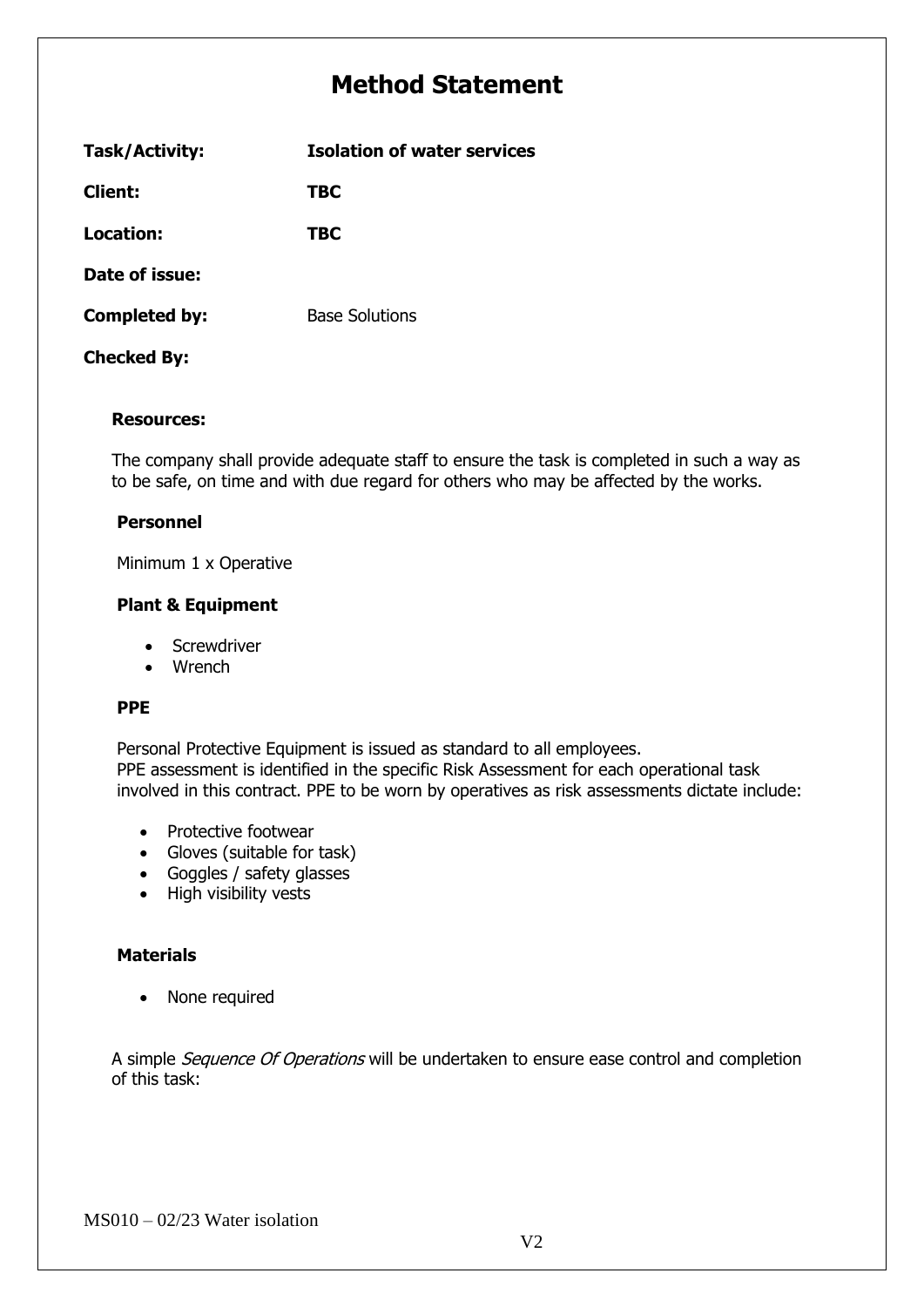# **Method Statement**

### **Arrival at site**

Familiarise work team with the proposed work environment.

Ascertain from client information regarding any un-reported hazards on the site.

Tie in and comply with any on-site safe systems of work etc.

Set up site as required by the client and or statutory requirements such as warning signage, barriers etc.

## **Execution of Works**

- Locate the stopcock (Internal or external)
- Internal stopcocks are normally under the sink in the kitchen area, airing cupboard or under the floor near the front door.
- External stopcocks are usually located near to the boundry, if there is a meter, the stopcock is normally in the same pit or adjacent.
- Prior to isolating the water supply, ensure that all water heating equipment is isolated and warning signage fixed in place.
- If isolating from inside the property, turning the valve clockwise will shut off the water supply.
- If the valve is stiff, lubricate with WD-40 and leave for 5 minutes.
- It may be necessary to use a wrench or ring spanner although do not force.
- If isolating from outside the property, ensure that the stopcock is not shared with a neighbouring property.
- Turn the valve clockwise to close using either hand pressure or a universal stopcock key.
- If draining the system, run taps until dry.
- Re-energising the sytem, turn stopcock anti-clockwise.

### **Risk Assessments**

The Supervisor/Charge hand will be in possession of all task and site specific Risk Assessments for this project, he will have ensured that all members of his team have been either briefed on them or had the opportunity to read them. They will also be made fully aware of the legal obligations placed upon them to comply in full with the control measures and strategies set down in all assessments effecting their operations.

The Client is requested upon receipt of this Method Statement and prior to the arrival on site of the team to inform all other contractors and operatives on site in the vicinity of our proposed operations.

# **Emergency Issues:**

In case of emergency, contact the office on the designated phone No.

# **In case of Emergency**

# **Contact: Tel No.**

MS010 – 02/23 Water isolation